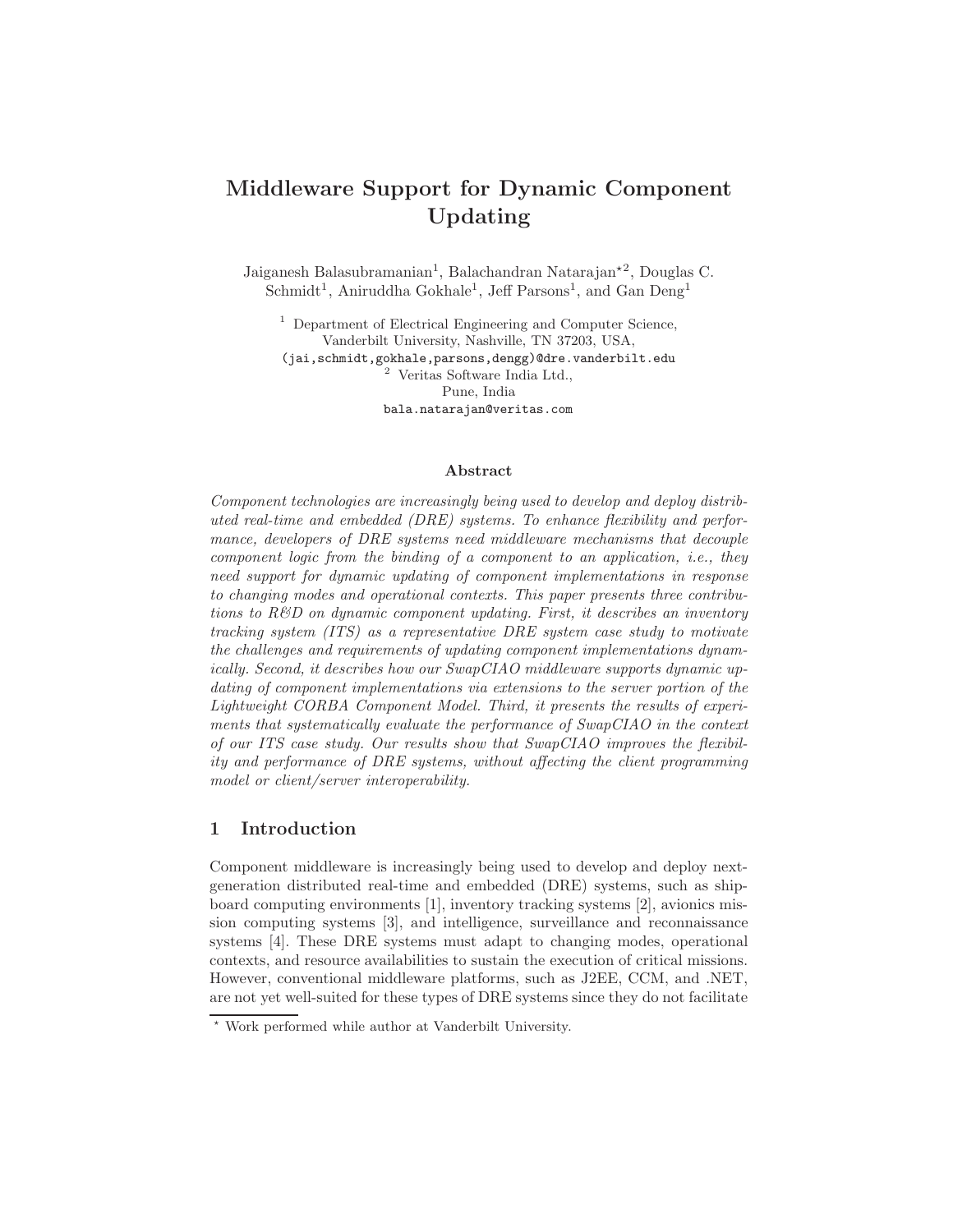the separation of quality of service (QoS) policies from application functionality  $[5]$ .

To address limitations of conventional middleware, QoS-enabled component middleware, such as CIAO [6], Qedo [7], and PRiSm [8], explicitly separates QoS aspects from application functionality, thereby yielding systems that are less brittle and costly to develop, maintain, and extend [6]. Our earlier work on QoS-enabled component middleware has focused on (1) identifying patterns for composing component-based middleware [9, 10], (2) applying reflective middleware [11] techniques to enable mechanisms within the component-based middleware to support different  $Q_0S$  aspects [12], (3) configuring real-time aspects [6] within component middleware to support DRE systems, and (4) developing domain-specific modeling languages that provide design-time capabilities to deploy and configure component middleware applications [13]. This paper extends our prior work by evaluating middleware techniques for updating component implementations dynamically and transparently (i.e., without incurring system downtime) to optimize system behavior under diverse operating contexts and mode changes.

Our dynamic component updating techniques have been integrated into Swap-CIAO, which is a QoS-enabled component middleware framework that enables application developers to create multiple implementations of a component and update  $(i.e.$  "swap") them dynamically. SwapCIAO extends CIAO, which is an open-source<sup>3</sup> implementation of the OMG Lightweight CCM [14], Deployment and Configuration  $(D&C)$  [15], and Real-time CORBA [16] specifications. Sidebar 1 outlines the features of Lightweight CCM relevant to this paper.

The key capabilities that SwapCIAO adds to CIAO include (1) mechanisms for updating component implementations dynamically without incurring system downtime and (2) mechanisms that transparently redirect clients of an existing component to the new updated component implementation. As discussed in this paper, key technical challenges associated with providing these capabilities involve updating component implementations without incurring significant overhead or losing invocations that are waiting for or being processed by the component.

The remainder of this paper is organized as follows: Section 2 describes the structure and functionality of an inventory tracking system, which is a DRE system case study that motivates the need for dynamic component implementation updating; Section 2.2 describes the key design challenges in provisioning the dynamic component implementation updating capability in QoS-enabled component middleware systems; Section 3 describes the design of SwapCIAO, which provides dynamic component implementation updating capability for Lightweight CCM; Section 4 analyzes the results from experiments that systematically evaluate the performance of SwapCIAO for various types of DRE applications in our ITS case study; Section 5 compares SwapCIAO with related work; and Section 6 presents concluding remarks.

<sup>3</sup> SwapCIAO and CIAO are available from www.dre.vanderbilt.edu/CIAO.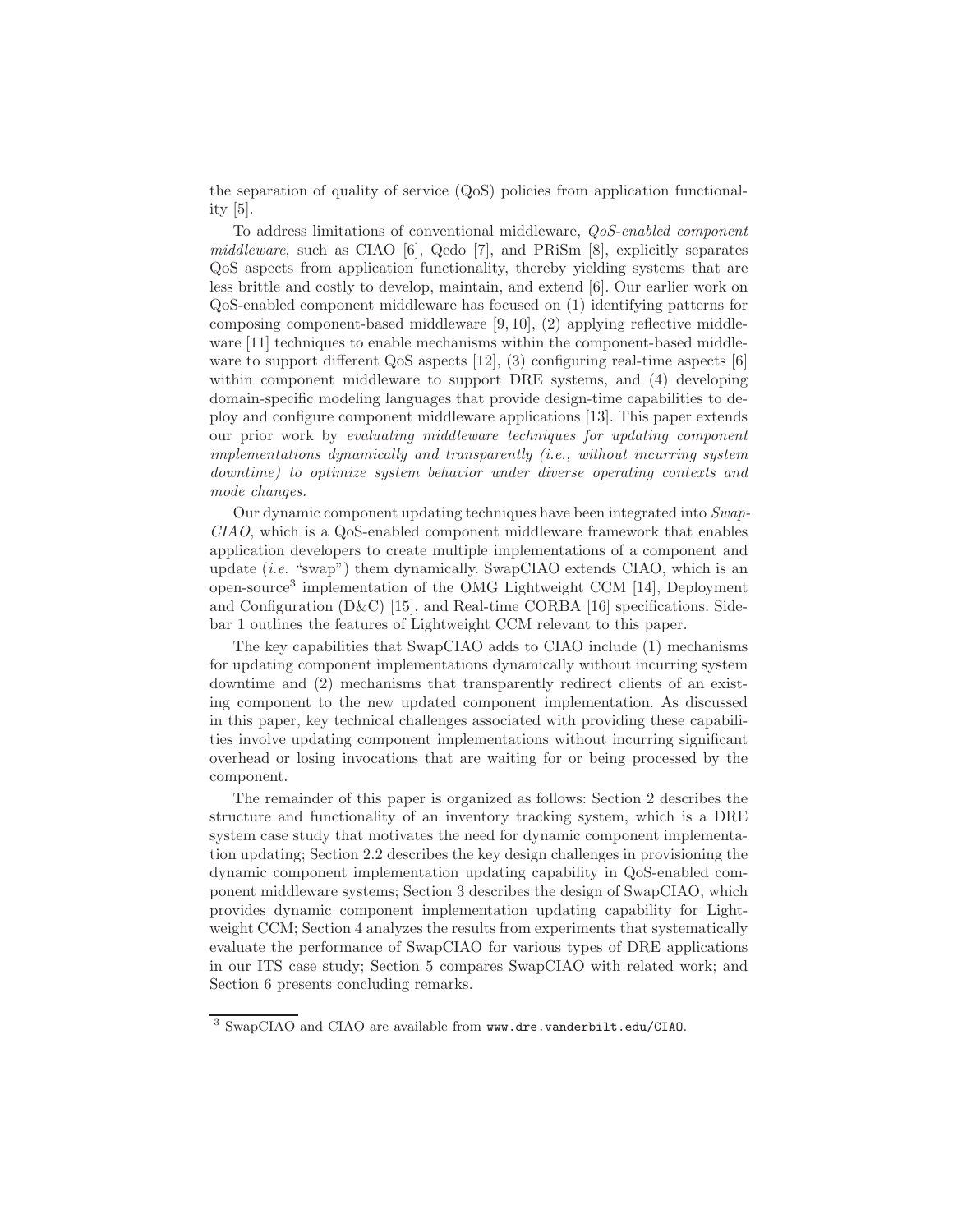# Sidebar 1: Overview of Lightweight CCM

The OMG Lightweight CCM [14] specification standardizes the development, configuration, and deployment of component-based applications. Applications developed with Lightweight CCM are not tied to any particular language, platform, or network. Components in Lightweight CCM are implemented by executors and collaborate with other components via ports, including (1) facets, which define an interface that accepts point-to-point method invocations from other components, (2) receptacles, which indicate a dependency on point-to-point method interface provided by another component, and (3) event sources/sinks, which indicate a willingness to exchange typed messages with one or more components.

Assemblies of components in Lightweight CCM are deployed and configured via the OMG D&C [15] specification, which manages the deployment of an application on nodes in a target environment. The information about the component assemblies and the target environment in which the components will be deployed are captured in the form of XML descriptors defined by the D&C specification. A standard deployment framework parses XML assembly descriptors and deployment plans, extracts connection information from them, and establishes the connections between component ports. In the context of this paper, a connection refers to the high-level binding between an object reference and its target component, rather than a lowerlevel transport connection.

# 2 Case Study to Motivate Dynamic Component Updating Requirements

To examine SwapCIAO's capabilities in the context of a representative DRE system, we developed an *inventory tracking system* (ITS), which is a warehouse management infrastructure that monitors and controls the flow of goods and assets within a storage facility. Users of an ITS include couriers (such as UPS, DHL, and Fedex), airport baggage handling systems, and retailers (such as Walmart and Target). This section describes (1) the structure/functionality of our ITS case study and (2) the key requirements that SwapCIAO dynamic component updating framework had to address. Naturally, SwapCIAO's capabilities can be applied to many DRE systems – we focus on the ITS case study in this paper to make our design discussions and performance experiments concrete.

#### 2.1 Overview of ITS

An ITS provides mechanisms for managing the storage and movement of goods in a timely and reliable manner. For example, an ITS should enable human operators to configure warehouse storage organization criteria, maintain the inventory throughout a highly distributed system (which may span organizational and national boundaries), and track warehouse assets using decentralized operator consoles. In conjunction with colleagues at Siemens [17], we have developed the ITS shown in Figure 1 using SwapCIAO. This figure shows how our ITS consists of the following three subsystems: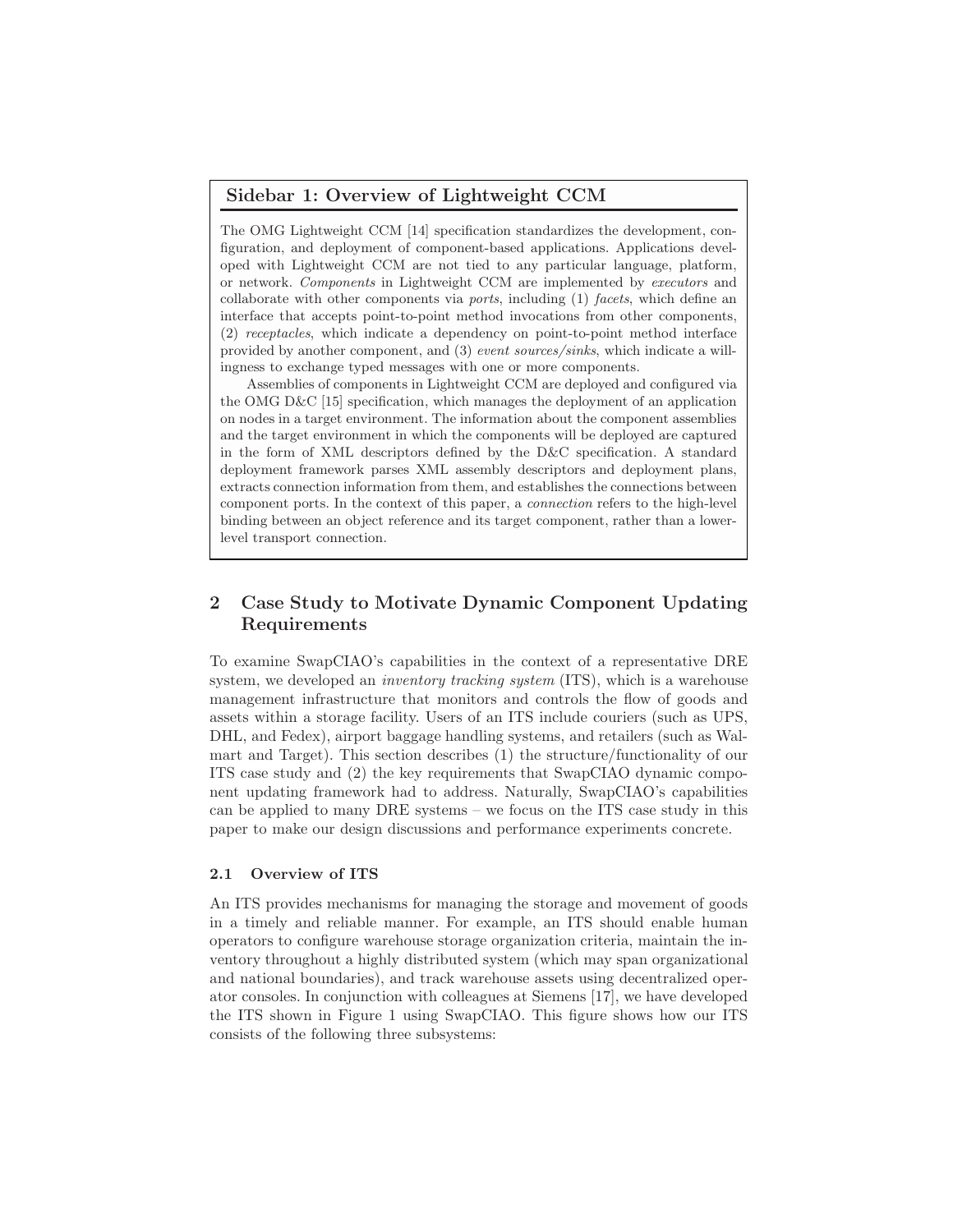

Fig. 1. Key Components in ITS

- Warehouse management, whose high-level functionality and decisionmaking components calculate the destination locations of goods and delegate the remaining details to other ITS subsystems. In particular, the warehouse management subsystem does not provide capabilities like route calculation for transportation or reservation of intermediate storage units.
- Material flow control, which handles all the details (such as route calculation, transportation facility reservation, and intermediate storage reservation) needed to transport goods to their destinations. The primary task of this subsystem is to execute the high-level decisions calculated by the warehouse management subsystem.
- Warehouse hardware, which deals with physical devices (such as sensors) and transportation units (such as conveyor belts, forklifts, and cranes).

#### 2.2 Requirements for Dynamic Component Updates

Throughout the lifetime of an ITS, new physical devices may be added to support the activities in the warehouse. Likewise, new models of existing physical devices may be added to the warehouse, as shown in Figure 2. This figure shows the addition of a new conveyor belt that handles heavier goods in a warehouse. The ITS contains many software controllers, which collectively manage the entire system. For example, a software controller component manages each physical device controlled by the warehouse hardware subsystem. When a new device is introduced, a new component implementation must be loaded dynamically into the ITS. Likewise, when a new version of a physical device arrives, the component that controls this device should be updated so the software can manage the new version. ITS vendors are responsible for providing these new implementations.

As shown in Figure 2, a workflow manager component is connected to a conveyor belt component using a facet/receptacle pair and an event source/sink pair. To support this scenario, the ITS needs middleware that can satisfy the following three requirements: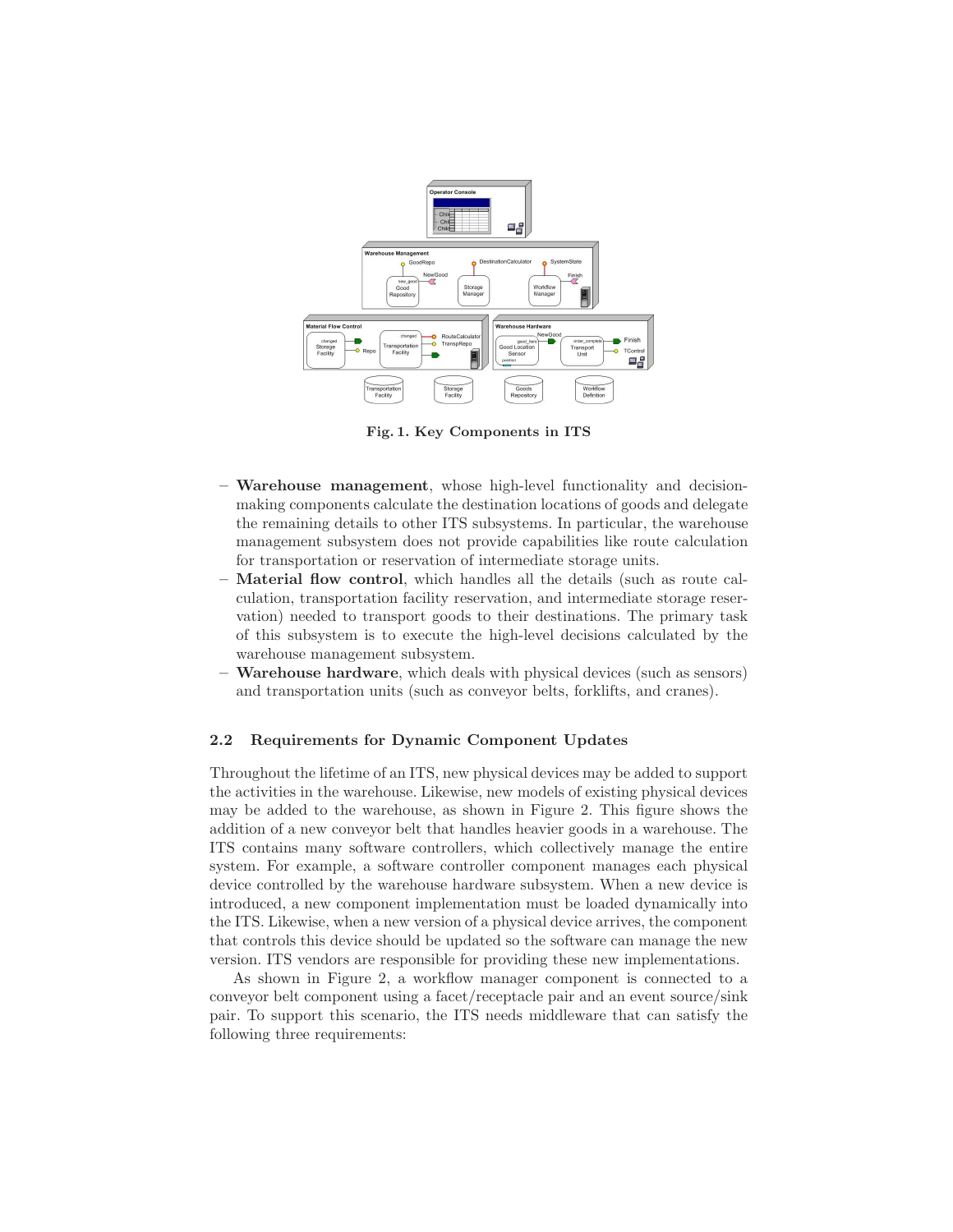

Fig. 2. Component Updating Scenario in ITS

1. Consistent and uninterrupted updates to clients. As part of the dynamic update process, a component's implementation is deactivated, removed, and updated. To ensure that the ITS remains consistent and uninterrupted during this process, the middleware must ensure that (1) ongoing invocations between a component and a client are completed and (2) new invocations from clients to a component are blocked until its implementation has been updated. Figure 2 shows that when a conveyor belt's component implementation is updated, pending requests from the workflow manager to the conveyor belt component to move a new good to a storage system should be available for processing after the implementation is updated. Section 3.1 explains how SwapCIAO supports this requirement.

2. Efficient client-transparent dynamic component updates. After a component is updated, the blocked invocations from clients should be redirected to the new component implementation. This reconfiguration should be transparent to clients, i.e., they should not need to know when the change occurred, nor should they incur any programming effort or runtime overhead to communicate with the new component implementation. Figure 2 shows how a client accessing an ITS component should be redirected to the updated component transparently when dynamic reconfiguration occurs. Section 3.2 explains how SwapCIAO supports this requirement.

3. Efficient (re)connections of components. Components being updated may have connections to other components through the ports they expose. The connected components and the component being updated share a requires/provides relationship by exchanging invocations through the ports. In Lightweight CCM, these connections are established at deployment time using data provided to the deployment framework in the form of XML descriptors. During dynamic reconfiguration, therefore, it is necessary to cache these connections so they can be restored immediately after reconfiguration. Figure 2 shows how, during the update of a conveyor belt component, its connections to the workflow manager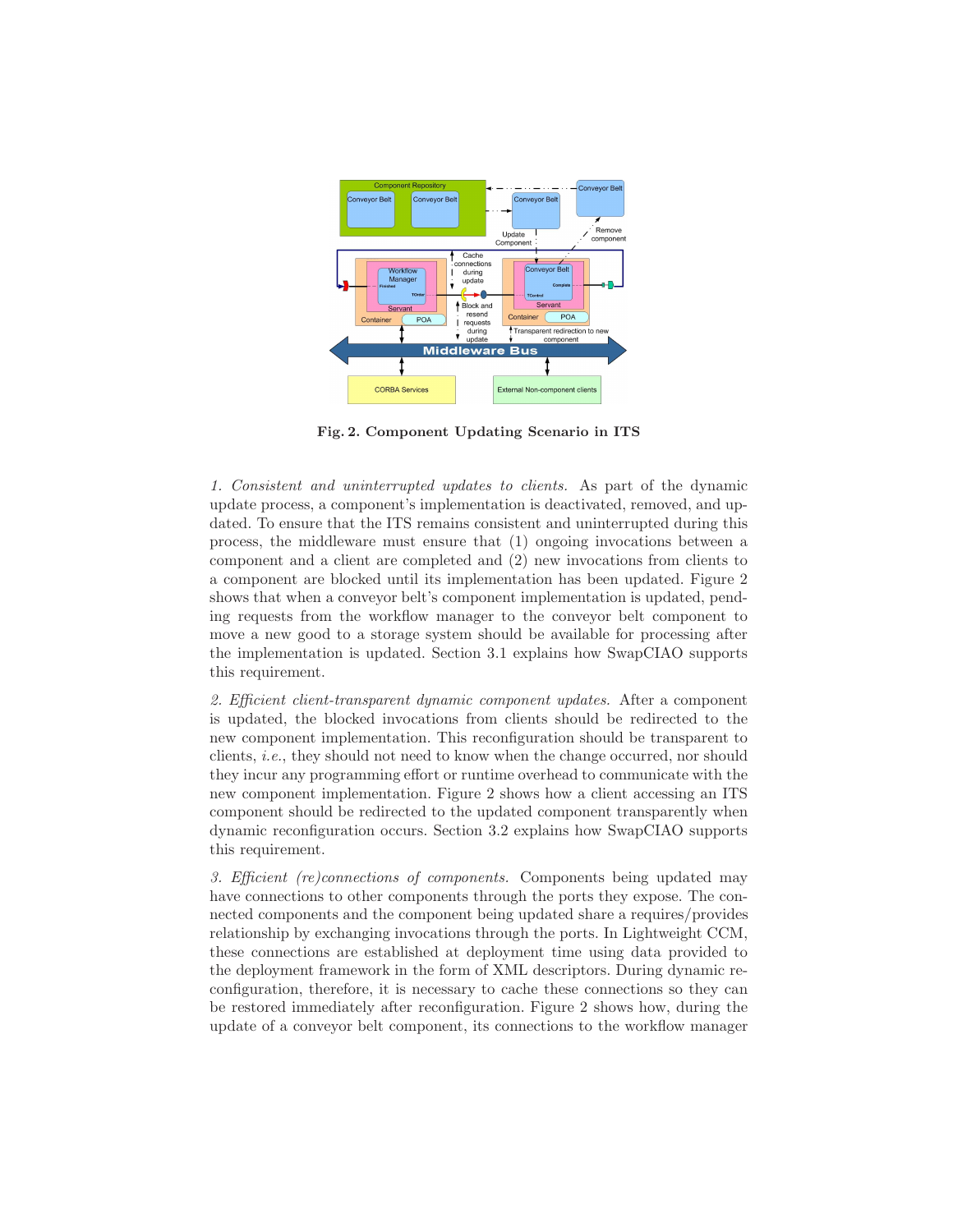component must be restored immediately after the new updated conveyor belt component implementation is started. Section 3.3 explains how SwapCIAO supports this requirement.

# 3 The SwapCIAO Dynamic Component Updating Framework

This section describes the design of SwapCIAO, which is a C++ framework that extends CIAO to support dynamic component updates. Figure 3 shows the



Fig. 3. Dynamic Interactions in the SwapCIAO framework

following key elements in the SwapCIAO framework:

- SwapCIAO's component implementation language definition (CIDL) compiler supports the updatable option, which triggers generation of "glue code" that (1) defines a factory interface to create new component implementations, (2) provides hooks for server application developers to choose which component implementation to deploy, (3) creates, installs, and activates components within a POA chosen by an application, and (4) manages the port connections of an updatable component.
- The updatable container provides an execution environment in which component implementations can be instantiated, removed, updated, and (re)executed. An updatable container enhances the standard Lightweight CCM session container [18] to support additional mechanisms through which component creation and activation can be controlled by server application developers.
- The *updatable component factory* creates components and implements a wrapper facade [10] that provides a portable interface used to implement the Component Configurator pattern [10], which SwapCIAO uses to open and load dynamic link libraries (DLLs) on heterogeneous run-time platforms.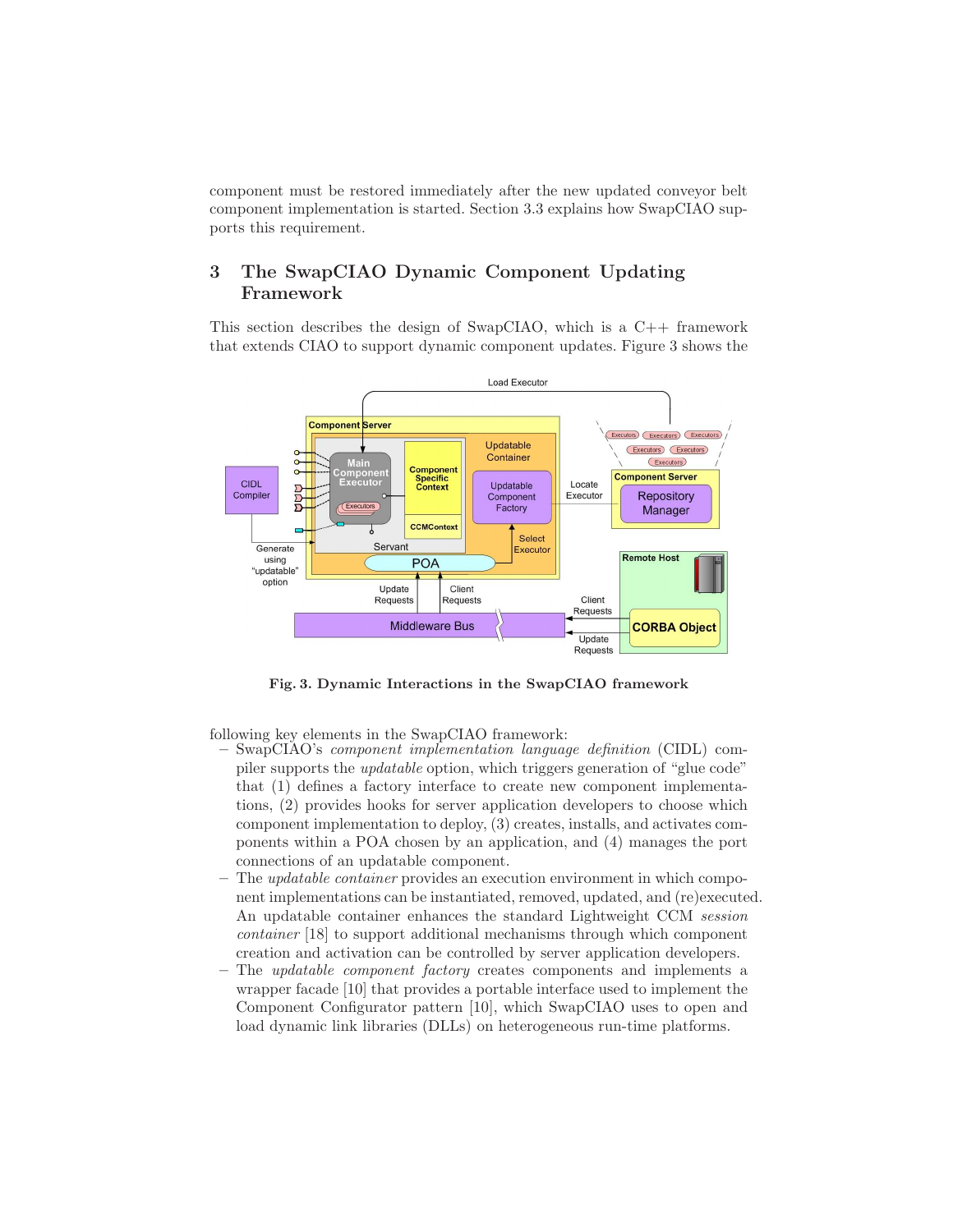– The repository manager stores component implementations. SwapCIAO's updatable component factory uses the repository manager to search DLLs and locate component implementations that require updating.

The remainder of this section describes how the SwapCIAO components in Figure 3 address the requirements presented in Section 2.2.

#### 3.1 Providing Consistent and Uninterrupted Updates to Clients

Problem. Dynamic updates of component implementations can occur while interactions are ongoing between components and their clients. For example, during the component update process, clients can initiate new invocations on a component – there may also be ongoing interactions between components. If these scenarios are not handled properly by the middleware some computations can be lost, yielding state inconsistencies.

 $Solution \rightarrow Reference$  counting operation invocations. In SwapCIAO, all operation invocations on a component are dispatched by the standard Lightweight CCM portable object adapter (POA), which maintains a dispatching table that tracks how many requests are being processed by each component in a thread. SwapCIAO uses standard POA reference counting and deactivation mechanisms [19] to keep track of the number of clients making invocations on a component. After a server thread finishes processing the invocation, it decrements the reference count in the dispatching table.

When a component is about to be removed during a dynamic update, the POA does not deactivate the component until its reference count becomes zero, i.e., until the last invocation on the component is processed. To prevent new invocations from arriving at the component while it is being updated, Swap-CIAO's updatable container blocks new invocations for this component in the server ORB using standard CORBA portable interceptors [20].

Applying the solution to ITS. In the ITS case study, when the conveyor belt component implementation is being updated, the warehouse hardware system could be issuing requests to the conveyor belt component to move goods. The updatable container (which runs in the same host as the conveyor belt component) instructs the SwapCIAO middleware to block those requests. After the requests are blocked by SwapCIAO, the updatable container's POA deactivates the conveyor belt component only when all requests it is processing are completed, i.e, when its reference count drops to zero.

# 3.2 Ensuring Efficient Client-transparent Dynamic Component Updates

Problem. As shown in the Figure 3, many clients can access a component whose implementation is undergoing updates during the dynamic reconfiguration process. In Lightweight CCM, a client holds an object reference to a component. After a component implementation is updated, old object references are no longer valid. The dynamic reconfiguration of components needs to be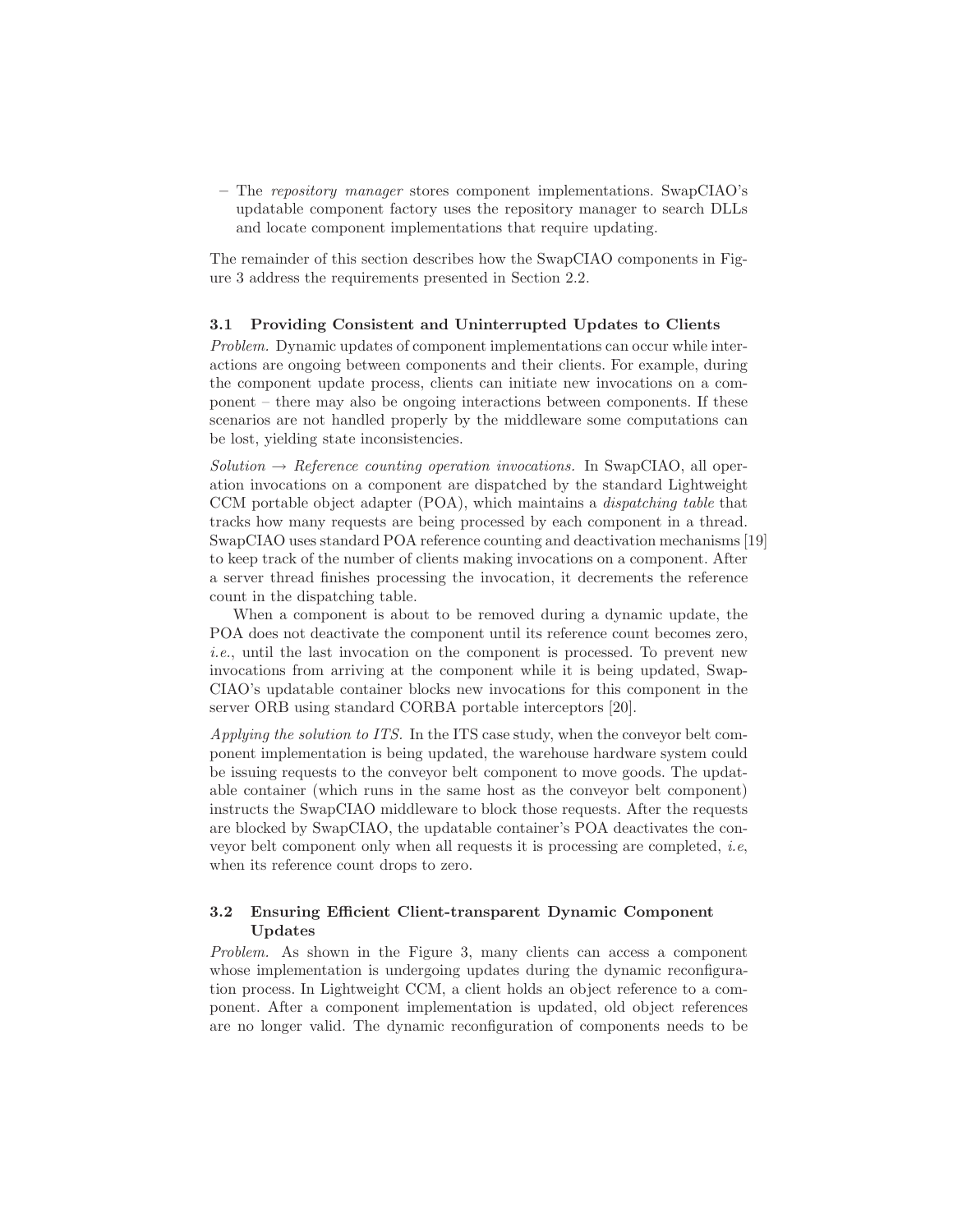transparent to clients, however, so that clients using old references to access updated component do not receive "invalid reference" exceptions. Such exceptions would complicate client application programming and increase latency by incurring additional round-trip messages, which could unduly perturb the QoS of component-based DRE systems.

 $Solution \rightarrow Use$  servant activators to redirect clients to update components transparently. Figure 4 shows how SwapCIAO redirects clients transparently to an updated component implementation. During the component updating process,



Fig. 4. Transparent Component Object Reference Update in SwapCIAO

the old component implementation is removed. When a client makes a request on the old object reference after a component has been removed, the POA associated with the updatable container intercepts the request via a servant activator. This activator is a special type of intercepter that can dynamically create a component implementation if it is not yet available to handle the request. Since the component has been removed, the POA's active object map will have no corresponding entry, so the servant activator will create a new component implementation dynamically.

SwapCIAO stores information in the POA's active object map to handle client requests efficiently. It also uses CORBA-compliant mechanisms to activate servants via unique user id's that circumvent informing clients of the updated implementation. This design prevents extra network round-trips to inform clients about an updated component's implementation.

Applying the solution to ITS. In the ITS case study, when the conveyor belt component implementation is being updated, the warehouse hardware system could be issuing requests to the conveyor belt component to move goods. After the current conveyor belt component is removed, the servant activator in the updatable container's POA intercepts requests from the warehouse hardware subsystem clients to the conveyor belt component. The servant activator then activates a new conveyor belt component implementation and transparently redirects the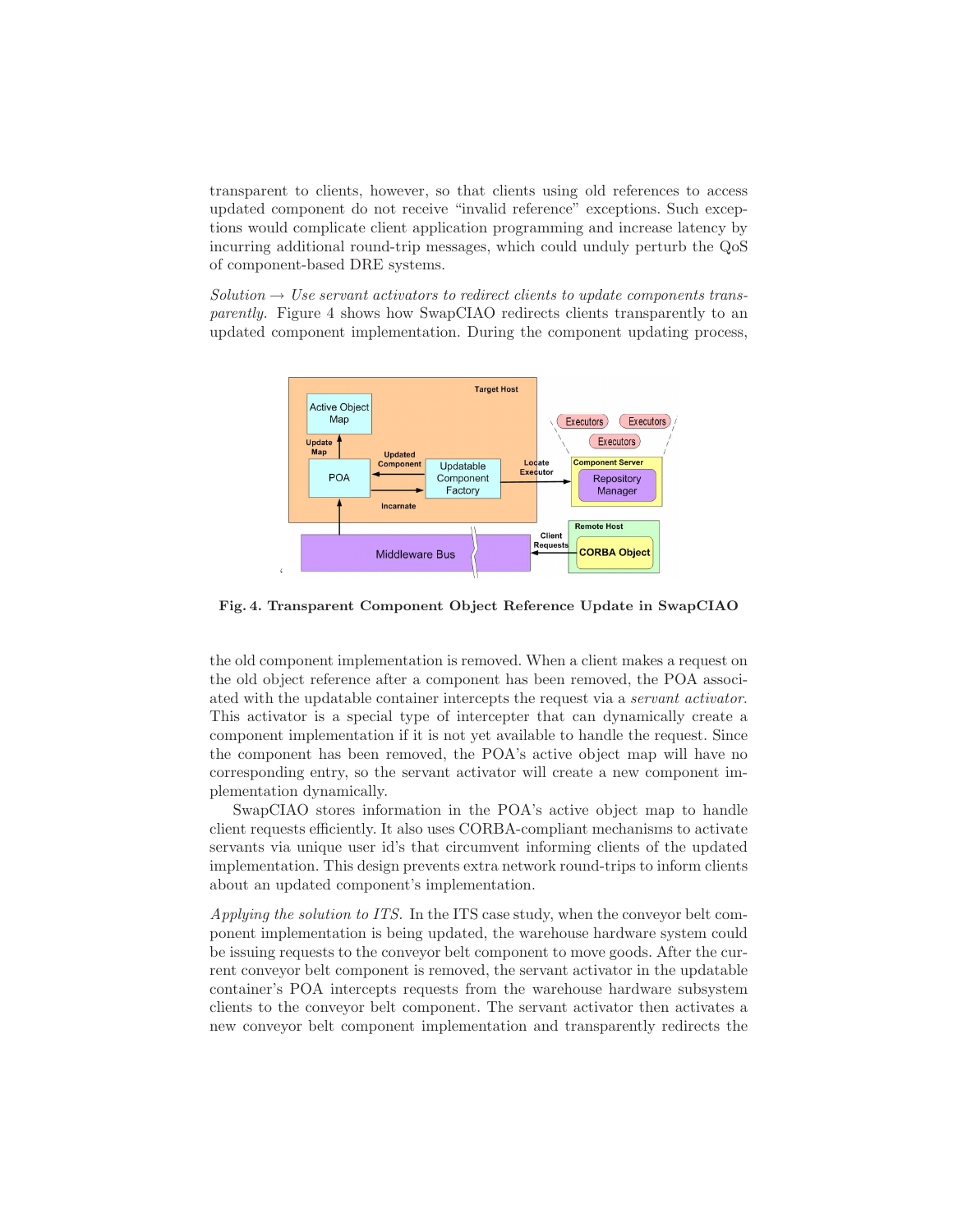requests from the warehouse hardware subsystem to this updated implementation. SwapCIAO uses these standard CORBA mechanisms to enable different component implementations to handle the requests from warehouse hardware subsystem clients transparently, without incurring extra round-trip overhead or programming effort by the clients.

## 3.3 Enabling (Re)connections of Components

Problem. As discussed in Sidebar 1, Lightweight CCM applications use the standard OMG Deployment and Configuration (D&C) [15] framework to parse XML assembly descriptors and deployment plans, extract connection information from them, and establish connections between component ports. This connection process typically occurs during DRE system initialization. When component implementations are updated, it is therefore necessary to record each component's connections to its peer components since their XML descriptors may not be available to establish the connections again. Even if the XML is available, reestablishing connections can incur extra round-trip message exchanges across the network.

 $Solution \rightarrow Caching\ component\ connections\ Figure\ 5\ shows\ how\ SwapCIAO$ handles component connections during the component update process. During



Fig. 5. Enabling (Re)connections of Components in SwapCIAO

the component updating process, SwapCIAO caches component connections to any of its peer component ports. SwapCIAO automatically handles the case where the updated component is a facet and the connected component is a receptacle. Since the receptacle could make requests on the facet while the component implementation is being updated, SwapCIAO uses the mechanisms described in Section 3.1 to deactivate the facets properly, so that no invocations are dispatched to the component. When the new component is activated, the facets are reactivated using the SwapCIAO's POA servant activator mechanism discussed in Section 3.2. For event source and event sinks, if the component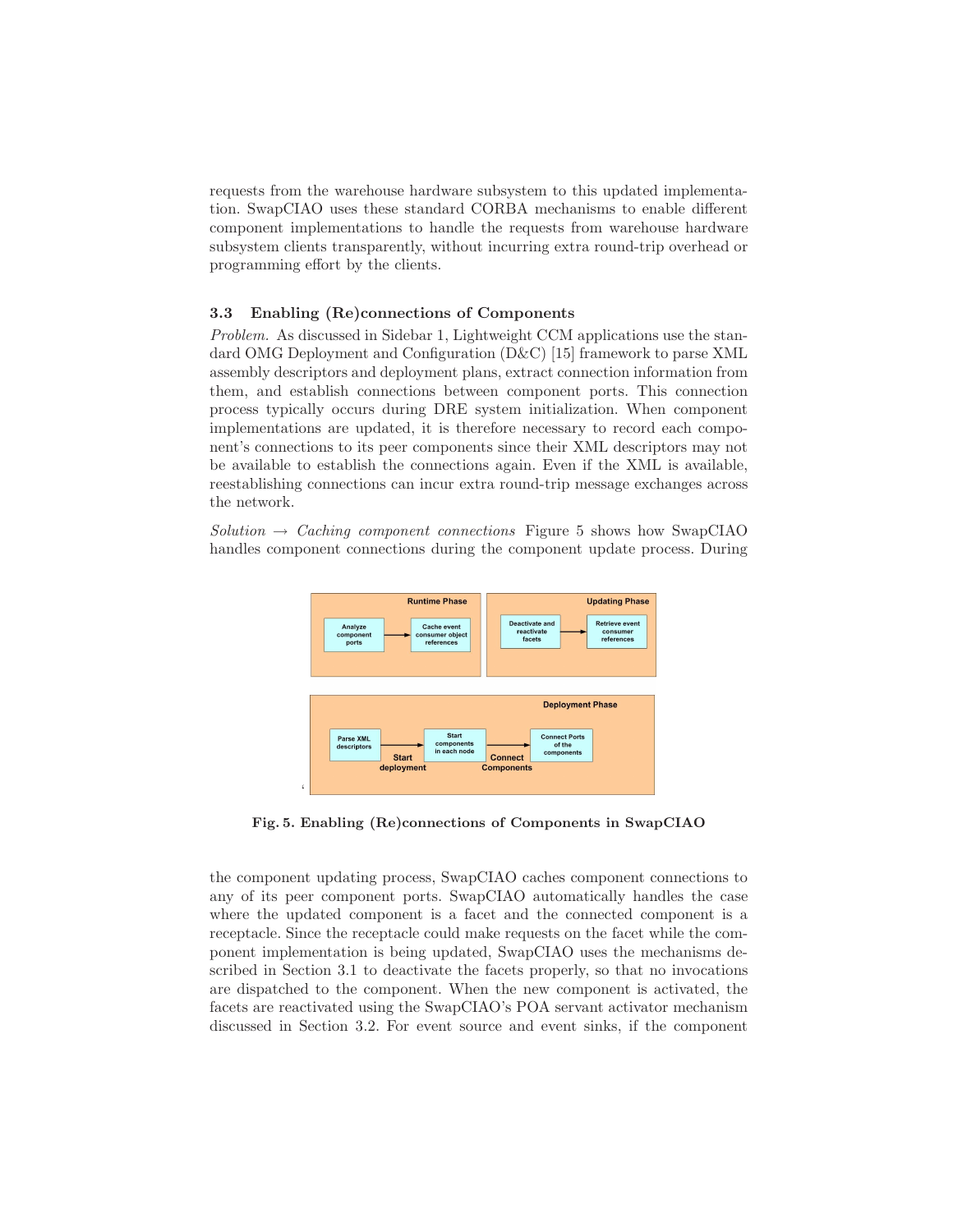being updated is the publisher, SwapCIAO caches the connections of all the connected consumers. When the updated component implementation is reactivated, its connections are restored from the cache. As a result, communication can be started immediately, without requiring extra network overhead.

Applying the solution to ITS. In the ITS, a conveyor belt component in the warehouse hardware subsystem is connected to many sensors that assist the conveyor belt in tracking goods until they reach a storage system. When a conveyor belt component is updated, its connections to sensor components are cached before deactivation. When the updated conveyor belt component implementation is reactivated, the cached connections are restored and communication with the sensors can start immediately and all requests blocked during the update process will then be handled.

# 4 Empirical Results

This section presents the design and results of experiments that empirically evaluate how well SwapCIAO's dynamic component updating framework described in Section 3 addresses the requirements discussed in Section 2.2. We focus on the performance and predictability of SwapCIAO's component updating mechanisms provided by version 0.4.6 of SwapCIAO. All experiments used a single 850 MHz CPU Intel Pentium III with 512 MB RAM, running the RedHat Linux 7.1 distribution, which supports kernel-level multi-tasking, multi-threading, and symmetric multiprocessing. The benchmarks ran in the POSIX real-time thread scheduling class [21] to increase the consistency of our results by ensuring the threads created during the experiment were not preempted arbitrarily during their execution.

Figure 6 shows key component interactions in the ITS case study shown in Figure 1 that motivated the design of these benchmarks using SwapCIAO.



Fig. 6. Component Interaction in the ITS

As shown in this figure, the workflow manager component of the material flow control subsystem is connected to the conveyor belt and forklift transportation units of the warehouse hardware subsystem. We focus on the scenario where the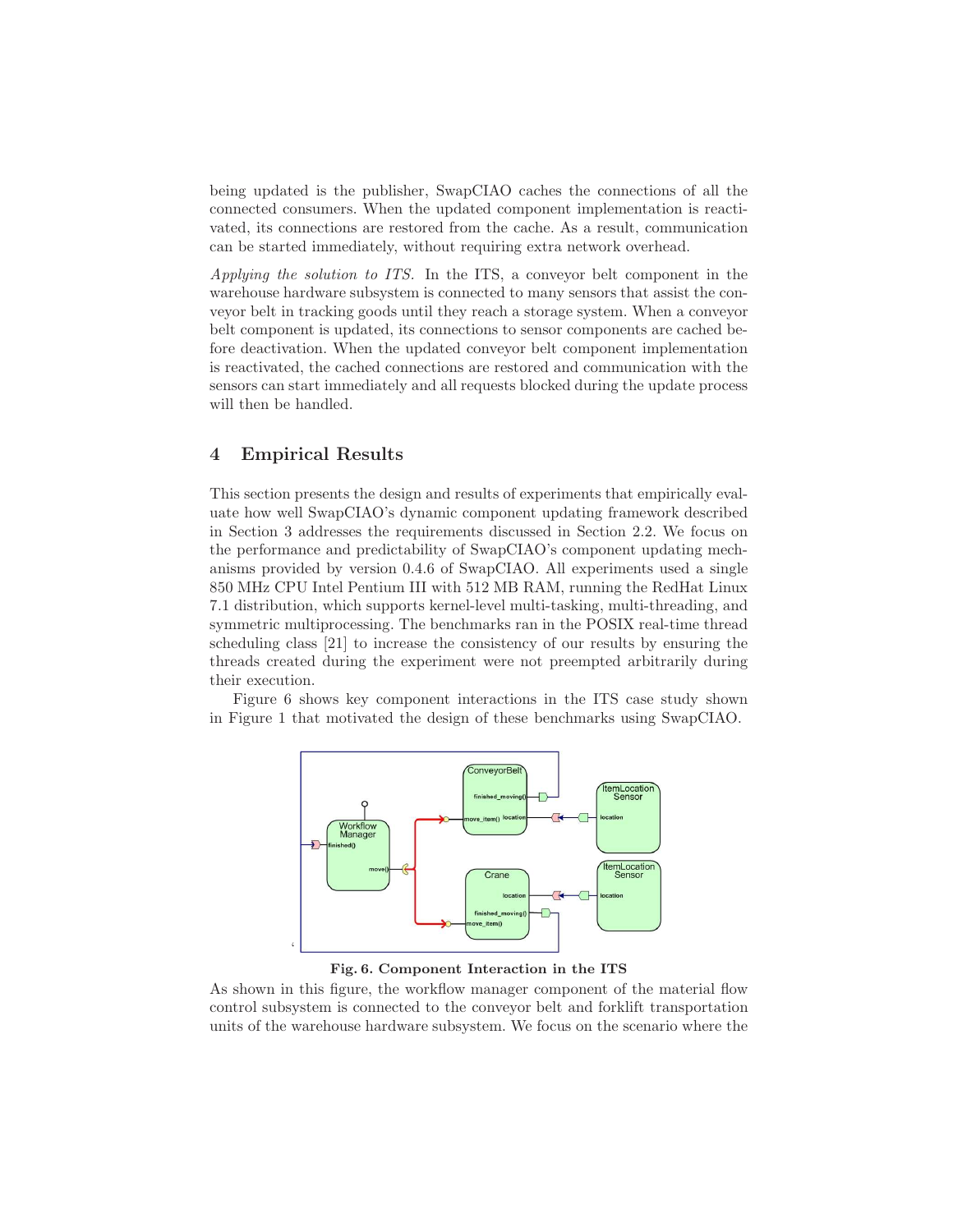workflow manager contacts the conveyor belt component using the move\_item() operation to instruct the conveyor belt component to move an item from a source (such as a loading dock) to a destination (such as a warehouse storage location). The move\_item() operation takes source and destination locations as its input arguments. When the item is moved to its destination successfully, the conveyor belt component informs the workflow manager using the finished\_moving() event operation. The conveyor belt component is also connected to various sensor components, which determine if items fall off the conveyor belt. It is essential that the conveyor belt component not lose connections to these sensor components when component implementation updates occur.

During the component updating process, workflow manager clients experience some delay. Our benchmarks reported below measure the delay and jitter (which is the variation of the delay) that workflow manager clients experience when invoking operations on conveyor belt component during the component update process. They also measure how much of the total delay is incurred by the various activities that SwapCIAO performs when updating a component implementation. In our experiments, all components were deployed on the same machine to alleviate the impact of network overhead in our experimental results.

The core CORBA benchmarking software is based on the single-threaded version of the "TestSwapCIAO" performance test distributed with CIAO.<sup>4</sup> This benchmark creates a session for a single client to communicate with a single component by invoking a configurable number of move\_item() operations. The conveyor belt component is connected to the sensor components using event source/sink ports.

Section 3.3 describes how caching and reestablishing connections to peer components are important steps in the component updating process. We therefore measured the scalability of SwapCIAO when an updated component has upto 16 peer components using event source/sink ports. The tests can be configured to use either the standard Lightweight CCM session containers or SwapCIAO's updatable containers (described in Section 3). TestSwapCIAO uses the default configuration of TAO, which uses a reactive concurrency model to collect replies.

#### 4.1 Measuring SwapCIAO's Updatable Container Overhead for Normal Operations

Rationale. Section 3 described how SwapCIAO extends Lightweight CCM and CIAO to support dynamic component updates. DRE systems do not always require dynamic component updating, however. It is therefore useful to compare the overhead of SwapCIAO's updatable container versus the standard Lightweight CCM session container under *normal operations* (*i.e.*, without any updates) to evaluate the tradeoffs associated with this feature.

Methodology. This experiment was run with two variants: one using the Swap-CIAO updatable container and the other using the standard CIAO session container. In both experiemnts, we used high-resolution timer probes to measure

<sup>&</sup>lt;sup>4</sup> The source code for TestSwapCIAO is available at www.dre.vanderbilt.edu/~jai/ TAO/CIAO/performance-tests/SwapCIAO.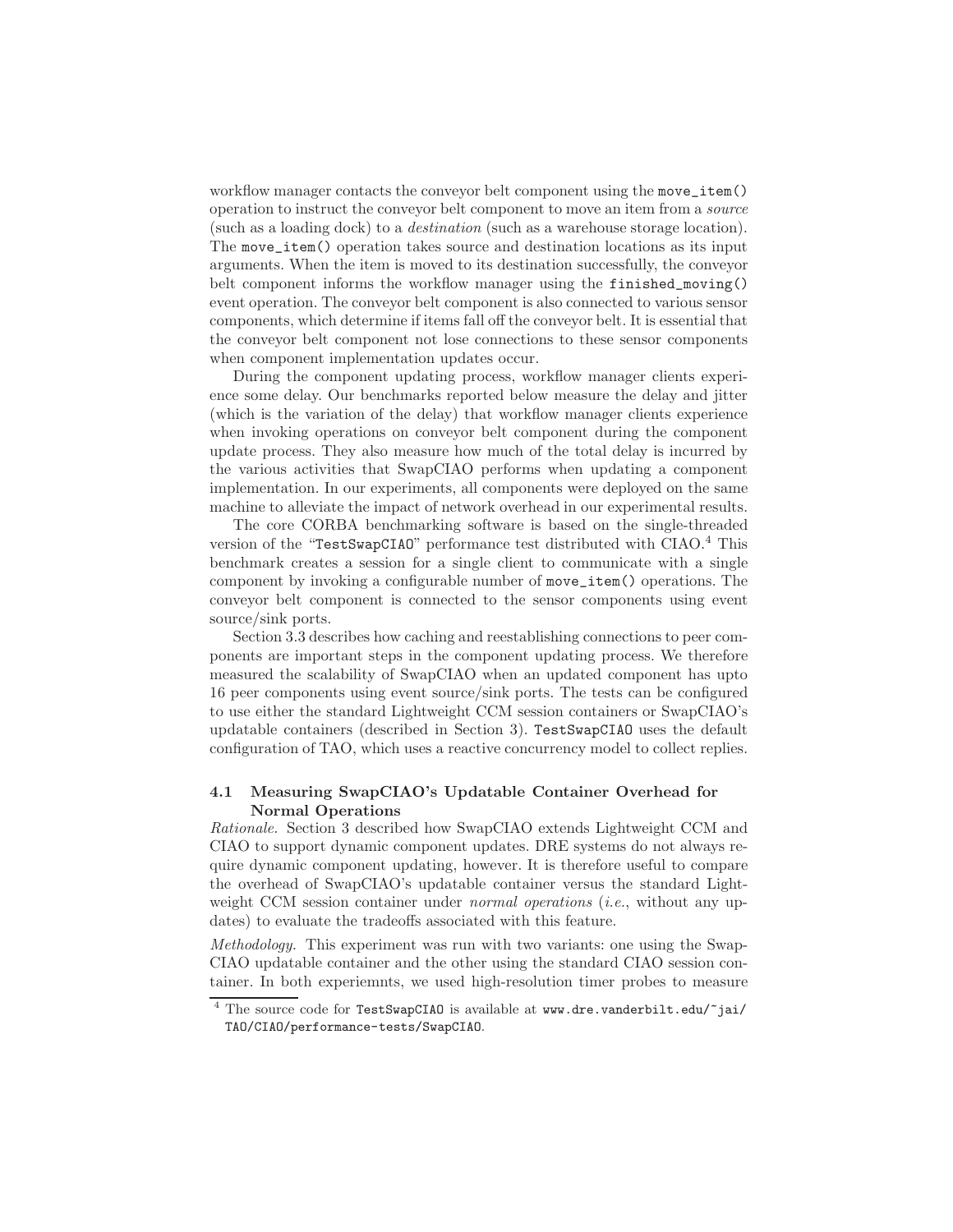the latency of move\_item() operation from the workflow manager component to the conveyor belt component. Since SwapCIAO caches and restores a component's connections to its peer components, we varied the number of sensor components connected to the conveyor belt and then collected latency data with 2, 4, 8, and 16 ports to determine whether SwapCIAO incurred any overhead with additional ports during normal operating mode. The TestSwapCIAO client made 200,000 invocations of move\_item() operation to collect the data shown in Figure 7.



Fig. 7. Overhead of SwapCIAO's Updatable Container

Analysis of results. Figure 7 shows the comparitive latencies experienced by the workflow manager client when making invocations on conveyor belt component created with the session container versus the updatable container. These results indicate that no appreciable overhead is incurred by SwapCIAO's updatable container for normal operations that do not involve dynamic swapping.

The remainder of this section uses the results in Figure 7 as the baseline processing delay to evaluate the delay experienced by workflow manager clients when dynamic updating of a conveyor belt component occurs.

#### 4.2 Measuring SwapCIAO's Updatable Container Overhead for Updating Operations

Rationale. Evaluating the efficiency, scalability, and predictability of Swap-CIAO's component updating mechanisms described in Section 3.2 and Section 3.3 is essential to understand the tradeoffs associated with updatable containers. SwapCIAO's component update time includes (1) the removal time, which is the time SwapCIAO needs to remove the existing component from service, (2) the creation time, which is the time SwapCIAO needs to create and install a new component, and (3) the reconnect time, which is the time Swap-CIAO needs to restore a component's port connections to its peer components.

Methodology. Since the number of port connections a component has affects how quickly it can be removed and installed, we evaluated SwapCIAO's component update time by varying the number of ports and measuring the component's:

– Removal time, which was measured by adding timer probes to SwapCIAO's CCM\_Object::remove() operation, which deactivates the component servant, disassociates the executor from the servant, and calls ccm\_passivate() on the component.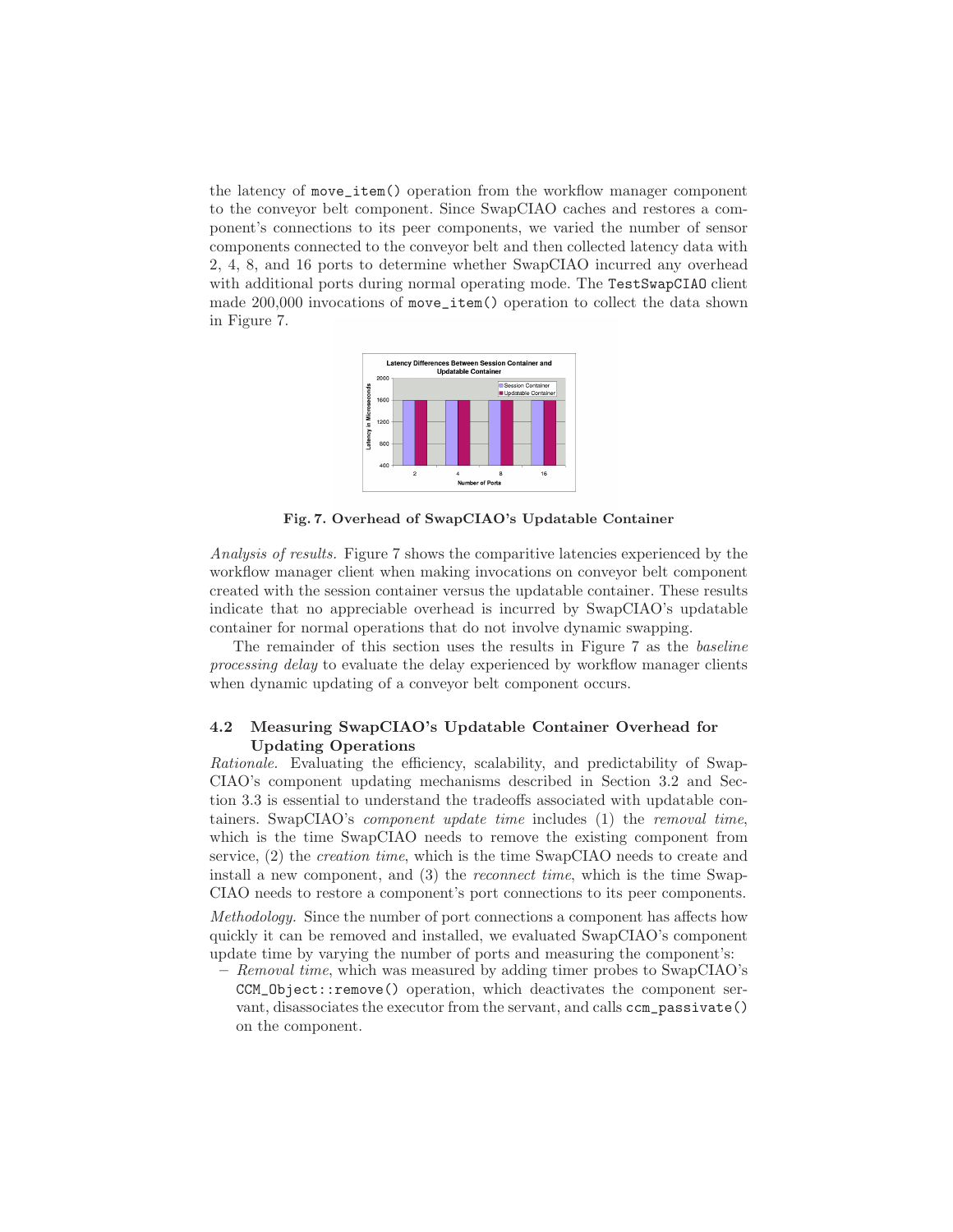- $-$  Creation time, which was measured by adding timer probes to SwapCIAO's PortableServer::ServantActivator::incarnate() operation, which creates and installs a new component, as described in Section 3.2.
- Reconnect time, which was measured by adding timer probes to CCM\_Object:: ccm\_activate(), which establishes connections to ports.

We measured the times outlined above whenever a component update occurs during a move\_item() call for 200,000 iterations and then calculated the results presented below.



Fig. 8. Latency Measurements for Component Creation

Fig. 9. Latency Measurements for Reconnecting Component Connections

Analysis of creation time. Figure 8 shows the minimum, average, and maximum latencies, as well as the 99% latency percentile, incurred by SwapCIAO's servant activator to create a new component, as the number of ports vary from 2, 4, 8, and 16. This figure shows that latency grows linearly as the number of ports initialized by PortableServer::ServantActivator::incarnate() increases. It also shows that SwapCIAO's servant activator spends a uniform amount of time creating a component and does not incur significant overhead when this process is repeated 200,000 times. SwapCIAO's creation mechanisms described in Section 3.2 are therefore efficient, predictable, and scalable in ensuring efficient client-transparent dynamic component updates.

Analysis of reconnect time. Figure 9 shows the minimum, average, and maximum latencies, as well as 99% latency percentile, incurred by SwapCIAO's reconnect mechanisms to restore a new component's connections, as the number of ports vary from 2, 4, 8, and 16. As shown in the figure, the reconnect time increases linearly with the number of ports per component. These results indicate that SwapCIAO's reconnect mechanisms described in Section 3.3 provide efficient (re)connection of components and do not incur any additional roundtrip delays by propagating exceptions or sending GIOP LOCATE\_FORWARD messages to restore connections to components.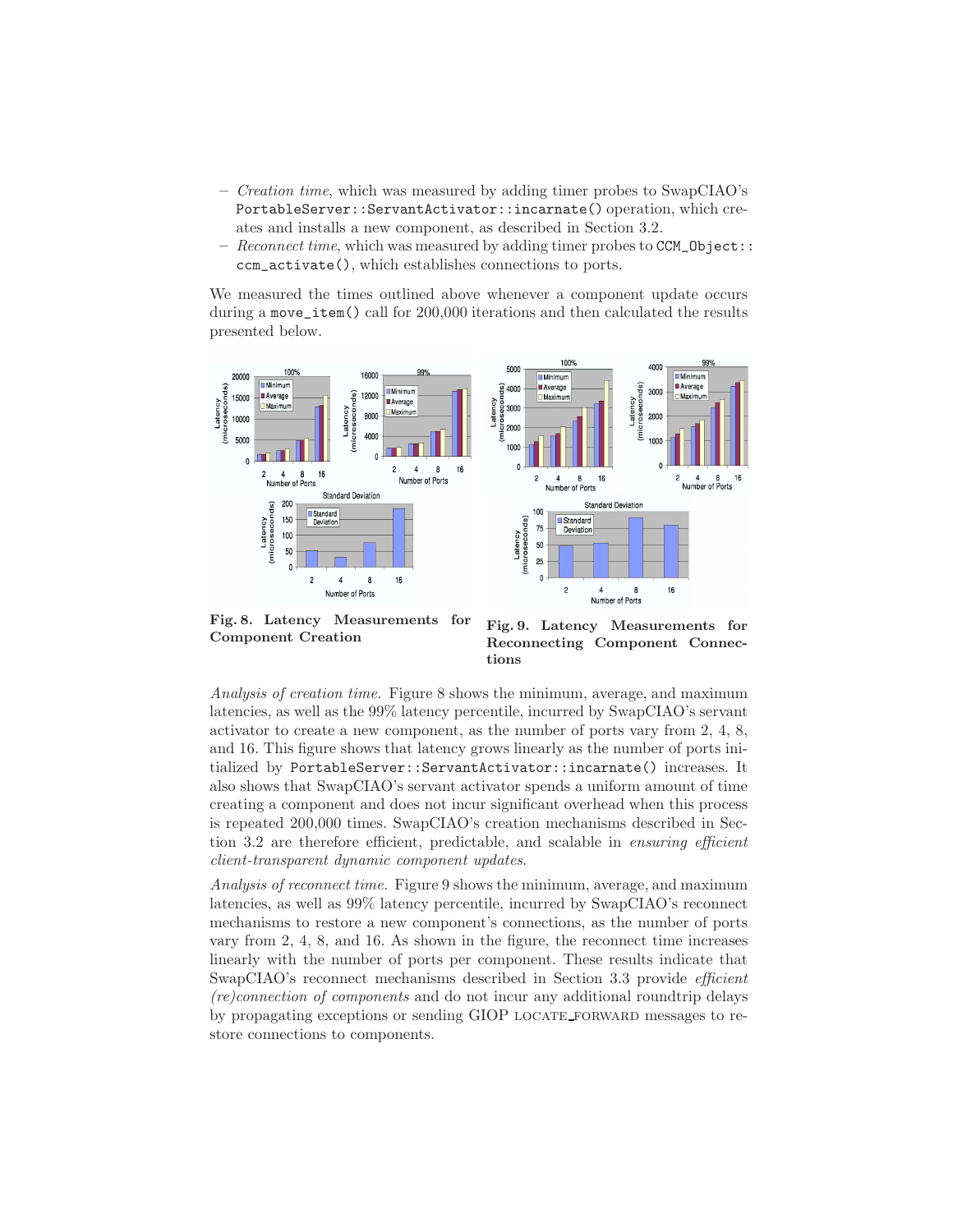

Fig. 10. Latency Measurements for Component Removal

Fig. 11. Client Experienced Incarnation Delays during Transparent Component Updates

Analysis of removal time. Figure 10 shows the time used by SwapCIAO's removal mechanisms to cache a component's connections and remove the component from service, as a function of the number of its connected ports. This removal time increases linearly with the number of ports, which indicates that SwapCIAO performs a constant amount of work to manage the connection information for each port. SwapCIAO's removal mechanisms described in Section 3.1 are therefore able to provide consistent and uninterrupted updates to clients.

#### 4.3 Measuring the Update Latency Experienced by Clients

Rationale. Section 3.2 describes how SwapCIAO's component creation mechanisms are transparent to clients, efficient, and predictable in performing clienttransparent dynamic component updates. Section 4.2 showed that SwapCIAO's standard POA mechanisms and the servant activator create new component implementations efficiently and predictably. We now determine whether Swap-CIAO incurs any overhead – other than the work performed by the SwapCIAO's component creation mechanisms – that significantly affects client latency.

Methodology. The incarnation delay is defined as the period of time experienced by a client when (1) its operation request arrives at a server ORB after SwapCIAO has removed the component and (2) it receives the reply after SwapCIAO creates the component, restores the component's connections to peer components, and allows the updated component to process the client's request. The incarnation delay therefore includes the creation time, reconnect time, and processing delay (which is the time a new component needs to process the operation request and send a reply to the client). To measure incarnation delay, we (1) removed a component and (2) started a high-resolution timer when the client invokes a request on the component. We repeated the above experiment for 200,000 invocations and measured the latency experienced by the client for each invocation. We also varied the number of ports between 2, 4, 8, and 16 as described in Section 4.2 to measure the extent to which SwapCIAO's component creation process is affected by the number of ports connected to a component.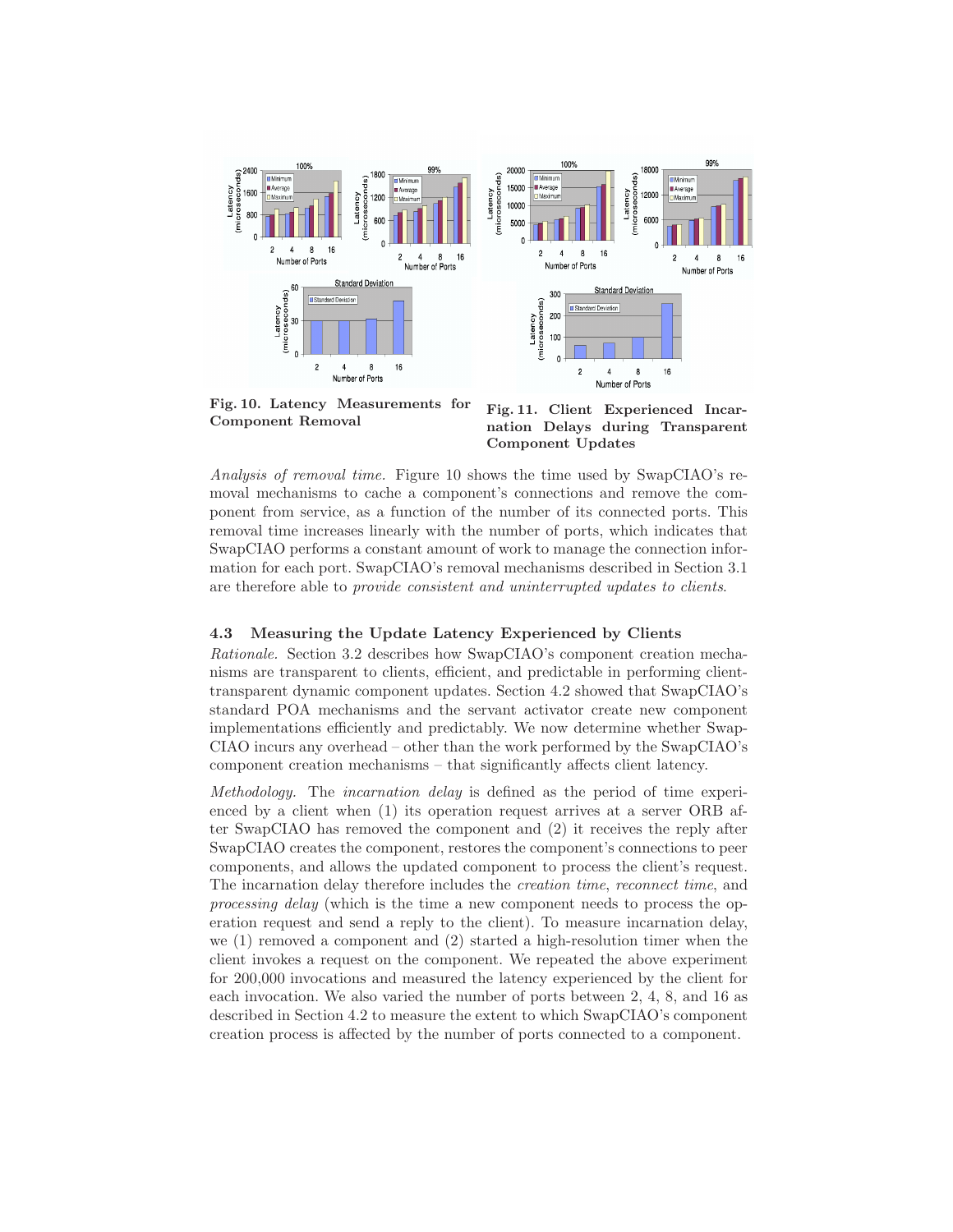Analysis of results. Figure 11 shows the delay experienced by a client as Swap-CIAO creates a component with a varying number of connections to process client requests. By adding the delays in Figure 8, Figure 9, and Figure 7 and comparing them with the delays in Figure 11, we show how the incarnation delay is roughly equal to the sum of the creation time, reconnect time, and processing delay, regardless of whether the client invokes an operation on a updating component with ports ranging from 2, 4, 8, to 16.

These results validate our claim in Section 3.2 that SwapCIAO provides component updates that are transparent to clients. In particular, if SwapCIAO's servant activator did not transparently create the component and process the request, the client's delay incurred obtaining a new object reference would be larger than the sum of the creation time, reconnect time, and the processing delay. We therefore conclude that SwapCIAO provides efficient and predictable client transparent updates.

# 5 Related Work

This section compares our R&D efforts on SwapCIAO with related work ranging from offline updates to hot standby and application-specific techniques.

Offline techniques. Component updating has often been done via offline techniques, where applications are stopped to perform the update and restarted with the new implementation. For example, in [22] when a node is reconfigured, other nodes that require service from the target node are blocked completely, unnecessarily delaying services that are not being reconfigured. To minimize system interruption, [23] uses a centralized configuration manager, that oversees the interactions among components. The centralized configuration manager becomes the single point of failure and also a bottleneck for communication among components. Such techniques can be overly rigid and inefficient for certain types of DRE applications, such as online trading services and inventory tracking systems, where downtime is costly. To address these limitations, Swap-CIAO updates component implementations dynamically by (1) queuing requests from other components during the component update and (2) transparently redirecting those requests to the updated implementation, thereby enabling uninterrupted online component updates.

Hot standby techniques. Another component updating technique uses online backup implementations, called "hot standbys." In this approach, when a component needs updating, requests to it will be transferred to the backup, during which the main implementation is updated [24]. Although this solution is common, it can be complex and resource-intensive. In particular, when adding backup implementations to resource-constrained DRE systems, such as satellite and avionics mission computing systems, it can be unduly expensive and complicated to keep the backup implementation updated and to reroute requests to this standby when the main implementation is being updated. To address these limitations, SwapCIAO does not run a backup implementation and instead updates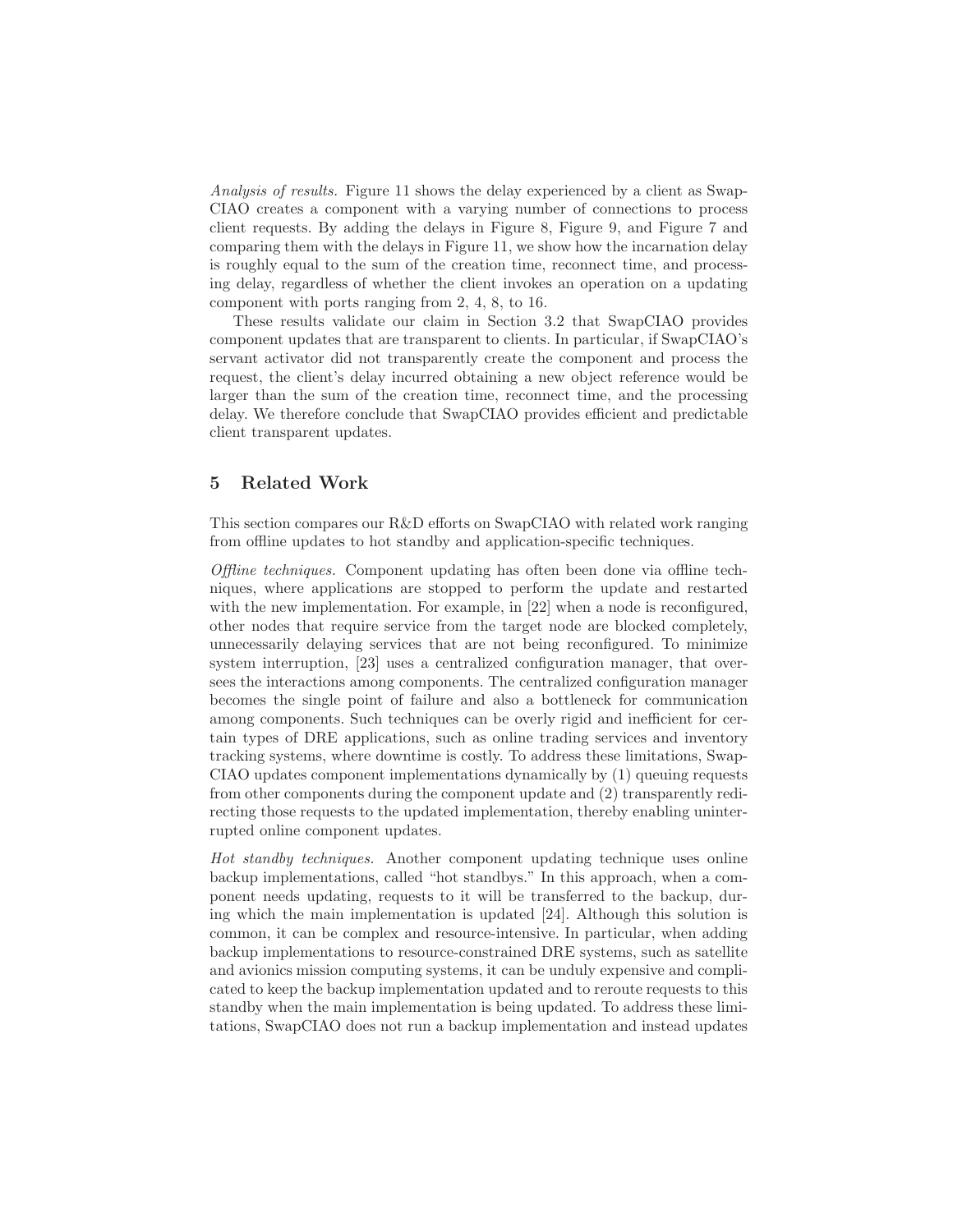implementations dynamically. Although requests to the target component are queued during the update, no round-trip overhead is incurred to redirect client requests from one node to another. Moreover, queued requests in SwapCIAO are redirected transparently to the updated implementation once it is activated.

Application-specific techniques. Another technique employs application-specific modifications to handle component updates. For example, [25] introduces a component configurator that performs reconfiguration at the application level. As a result, application developers must implement a configurator for each component. Moreover, handling connections among components is hard since there is no central entity managing information about the overall DRE system structure. To address these issues, SwapCIAO leverages patterns (such as Reference Counting and Dispatching [19], Wrapper Facade [10] and Component Configurator [10]) and frameworks (such as Portable Interceptors [20] and ACE Service Configurator [26]) to implement the dynamic component updating capability in the middleware. Application developers are therefore able to focus on their component implementations, rather than wrestling with complex mechanisms needed to add dynamic component updating capabilities into their applications.

# 6 Concluding Remarks

This paper describes the design and implementation of SwapCIAO, which is a QoS-enabled component middleware framework based on Lightweight CCM that supports dynamic component updating. SwapCIAO is designed to handle dynamic operating conditions by updating component implementations that are optimized for particular run-time characteristics. The lessons learned while developing SwapCIAO and applying it to the ITS case study include:

- Standard Lightweight CCM interfaces can be extended slightly to develop a scalable and flexible middleware infrastructure that supports dynamic component updating. In particular, SwapCIAO's extensions require minimal changes to the standard Lightweight CCM server programming model. Moreover, its client programming model and client/server interoperability were unaffected by the server extensions. Developers of client applications in our ITS case study were therefore shielded entirely from SwapCIAO's component updating extensions.
- By exporting component implementations as DLLs, SwapCIAO simplifies the task of updating components by enabling their implementations to be linked into the address space of a server late in its lifecycle, i.e., during the deployment and reconfiguration phases. These capabilities enabled developers in the ITS case study to create multiple component implementations rapidly and update dynamically in response to changing modes and operational contexts.
- SwapCIAO adds insignificant overhead to each dynamic component updating request. It can therefore be used even for normal operations in ITS applications that do not require dynamic component updating. Moreover, due to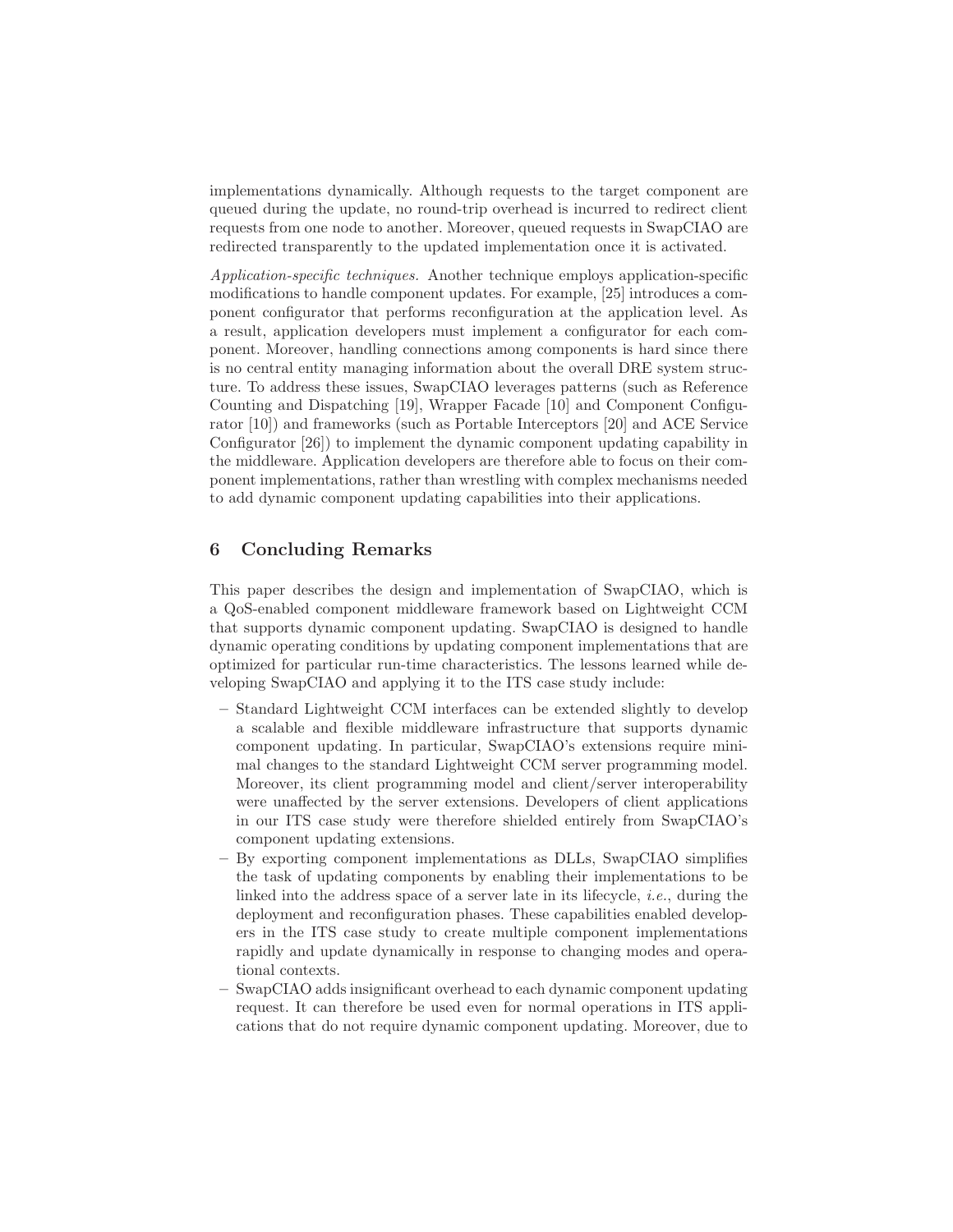the predictability and transparency provided by SwapCIAO, it can be used efficiently when operating conditions trigger mode changes.

Our future work will focus on developing selection algorithms [27] that can automatically choose the most suitable component implementation to update in a particular operating condition. We will implement these selection algorithms and validate them in the context of DRE systems, such as our ITS case study. To enhance the autonomic properties of DRE systems, we are developing a monitoring framework within SwapCIAO that (1) observes the performance of different components, (2) identifies when performance is not within the desired QoS bounds, and (3) automatically updates component implementations using our selection algorithms.

# References

- 1. Schmidt, D.C., Schantz, R., Masters, M., Cross, J., Sharp, D., DiPalma, L.: Towards Adaptive and Reflective Middleware for Network-Centric Combat Systems. CrossTalk (2001)
- 2. Nechypurenko, A., Schmidt, D.C., Lu, T., Deng, G., Gokhale, A., Turkay, E.: Concern-based Composition and Reuse of Distributed Systems. In: Proceedings of the 8th International Conference on Software Reuse, Madrid, Spain, ACM/IEEE (2004)
- 3. Sharp, D.C., Roll, W.C.: Model-Based Integration of Reusable Component-Based Avionics System. In: Proc. of the Workshop on Model-Driven Embedded Systems in RTAS 2003. (2003)
- 4. Sharma, P., Loyall, J., Heineman, G., Schantz, R., Shapiro, R., Duzan, G.: Component-Based Dynamic QoS Adaptations in Distributed Real-Time and Embedded Systems. In: Proc. of the Intl. Symp. on Dist. Objects and Applications (DOA'04), Agia Napa, Cyprus (2004)
- 5. Wang, N., Gill, C.: Improving Real-Time System Configuration via a QoS-aware CORBA Component Model. In: Hawaii International Conference on System Sciences, Software Technology Track, Distributed Object and Component-based Software Systems Minitrack, HICSS 2003, Honolulu, HW, HICSS (2003)
- 6. Wang, N., Gill, C., Schmidt, D.C., Subramonian, V.: Configuring Real-time Aspects in Component Middleware. In: Proc. of the International Symposium on Distributed Objects and Applications (DOA'04), Agia Napa, Cyprus (2004)
- 7. Ritter, T., Born, M., Unterschütz, T., Weis, T.: A QoS Metamodel and its Realization in a CORBA Component Infrastructure. In: Proceedings of the  $36^{th}$ Hawaii International Conference on System Sciences, Software Technology Track, Distributed Object and Component-based Software Systems Minitrack, HICSS 2003, Honolulu, HW, HICSS (2003)
- 8. Roll, W.: Towards Model-Based and CCM-Based Applications for Real-Time Systems. In: Proceedings of the International Symposium on Object-Oriented Real-time Distributed Computing (ISORC), Hakodate, Hokkaido, Japan, IEEE/IFIP (2003)
- 9. Balasubramanian, K., Schmidt, D.C., Wang, N., Gill, C.D.: Towards Composable Distributed Real-time and Embedded Software. In: Proc. of the  $8^{th}$  Workshop on Object-oriented Real-time Dependable Systems, Guadalajara, Mexico, IEEE (2003)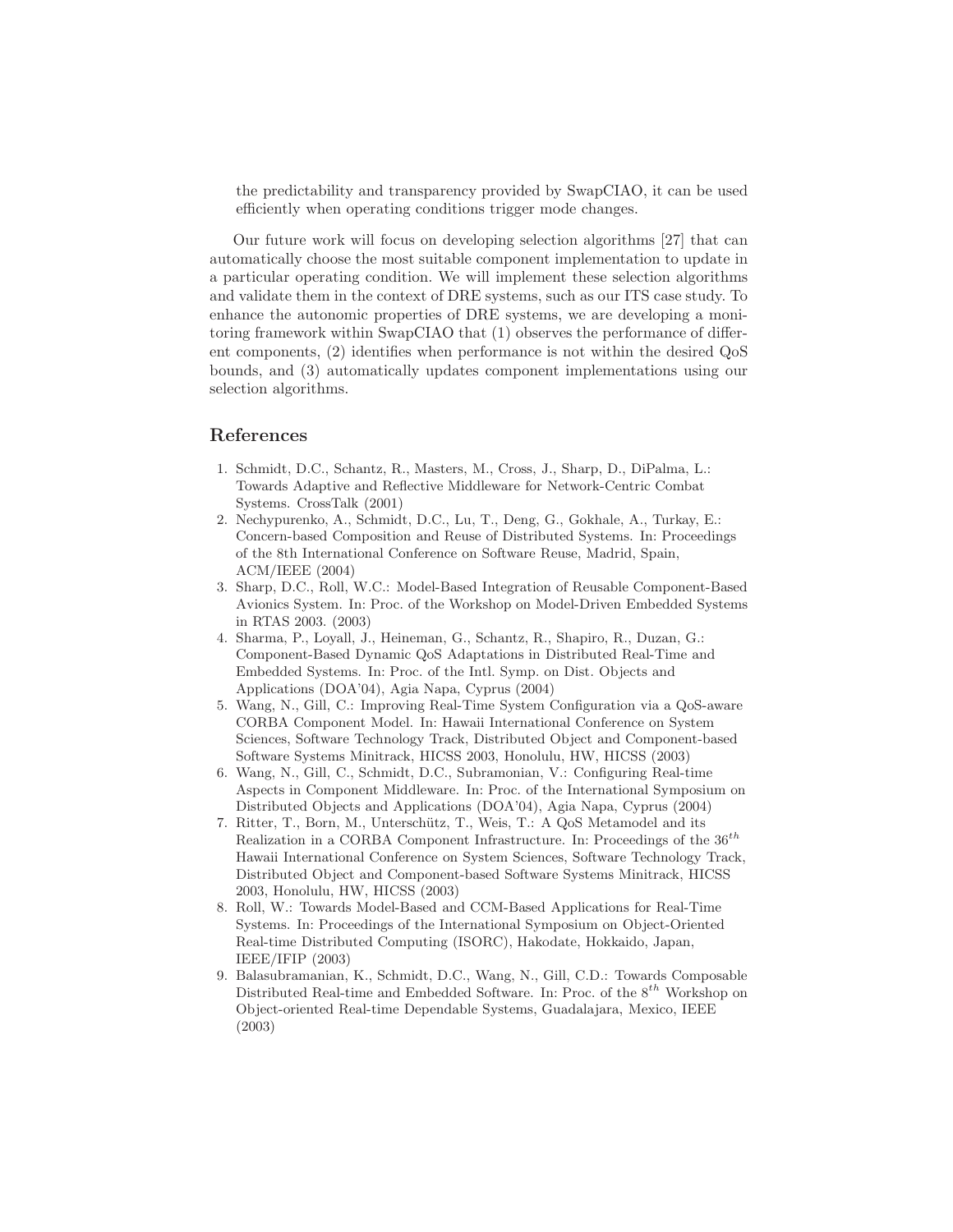- 10. Schmidt, D.C., Stal, M., Rohnert, H., Buschmann, F.: Pattern-Oriented Software Architecture: Patterns for Concurrent and Networked Objects, Volume 2. Wiley & Sons, New York (2000)
- 11. Wang, N., Schmidt, D.C., Kircher, M., Parameswaran, K.: Towards a Reflective Middleware Framework for QoS-enabled CORBA Component Model Applications. IEEE Distributed Systems Online 2 (2001)
- 12. Wang, N., Schmidt, D.C., Parameswaran, K., Kircher, M.: Applying Reflective Middleware Techniques to Optimize a QoS-enabled CORBA Component Model Implementation. In: 24th Computer Software and Applications Conference, Taipei, Taiwan, IEEE (2000)
- 13. Balasubramanian, K., Balasubramanian, J., Parsons, J., Gokhale, A., Schmidt, D.C.: A Platform-Independent Component Modeling Language for Distributed Real-time and Embedded Systems. In: Proc. of the 11th IEEE Real-Time and Embedded Technology and Applications Sym., San Francisco, CA (2005)
- 14. Object Management Group: Light Weight CORBA Component Model Revised Submission. OMG Document realtime/03-05-05 edn. (2003)
- 15. Object Management Group: Deployment and Configuration Adopted Submission. OMG Document ptc/03-07-08 edn. (2003)
- 16. Object Management Group: Real-time CORBA Specification. OMG Document formal/02-08-02 edn. (2002)
- 17. Nechypurenko, A., Schmidt, D.C., Lu, T., Deng, G., Gokhale, A.: Applying MDA and Component Middleware to Large-scale Distributed Systems: a Case Study. In: Proceedings of the 1st European Workshop on Model Driven Architecture with Emphasis on Industrial Application, Enschede, Netherlands, IST (2004)
- 18. Schmidt, D.C., Vinoski, S.: The CORBA Component Model Part 3: The CCM Container Architecture and Component Implementation Framework. The  $C/C++$  Users Journal (2004)
- 19. Pyarali, I., O'Ryan, C., Schmidt, D.C.: A Pattern Language for Efficient, Predictable, Scalable, and Flexible Dispatching Mechanisms for Distributed Object Computing Middleware. In: Proceedings of the International Symposium on Object-Oriented Real-time Distributed Computing (ISORC), Newport Beach, CA, IEEE/IFIP (2000)
- 20. Wang, N., Schmidt, D.C., Othman, O., Parameswaran, K.: Evaluating Meta-Programming Mechanisms for ORB Middleware. IEEE Communication Magazine, special issue on Evolving Communications Software: Techniques and Technologies 39 (2001) 102–113
- 21. Khanna, S., et al.: Realtime Scheduling in SunOS 5.0. In: Proceedings of the USENIX Winter Conference, USENIX Association (1992) 375–390
- 22. Kramer, J., Magee, J.: The Evolving Philosophers Problem: Dynamic Change Management. IEEE Transactions on Software Engineering SE-16 (1990)
- 23. Bidan, C., Issarny, V., Saridakis, T., Zarras, A.: A Dynamic Reconfiguration Service for CORBA. In: International Conference on Configurable Distributed Systems (ICCDS '98). (1998)
- 24. Tewksbury, L., Moser, L., Melliar-Smith, P.: Live upgrades of CORBA applications using object replication. In: International Conf. on Software Maintenance, Florence, Italy (2001) 488–497
- 25. Kon, K., Campbell, R.: Dependence Management in Component-based Distributed Systems. IEEE Concurrency 8 (2000)
- 26. Schmidt, D.C., Huston, S.D.: C++ Network Programming, Volume 2: Systematic Reuse with ACE and Frameworks. Addison-Wesley, Reading, Massachusetts (2002)